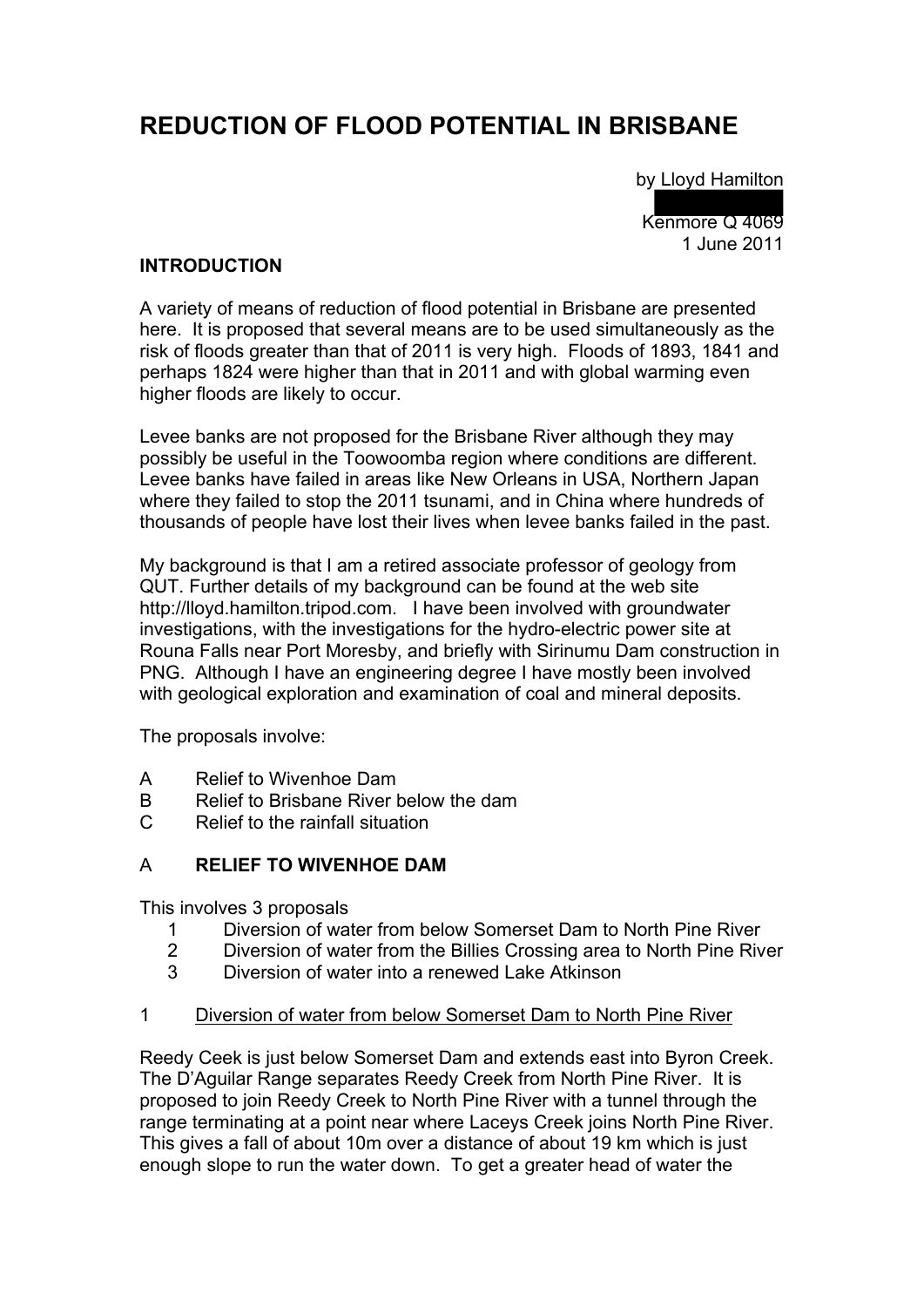tunnel could go about 3km further to a point below Lake Somerset dam. This greater head of water could allow for a shorter tunnel.

The positive aspect of this is that a considerable amount of water is diverted from entering Wivenhoe Dam.

Negative aspects are that the tunnel is long and therefore costly, and that the water will be diverted into Lake Samsonvale and North Pine Dam. The North Pine waterway out through Petrie will need to be able to take a larger flow, and may need some modification.

# 2 Diversion of water from the Billies Crossing area to North Pine River

Like the above proposal this idea is to divert water easterly through a tunnel into North Pine River. Billies Crossing is on the easterly side of Lake Wivenhoe and about 8 km north of the dam wall. The exit for the tunnel will be near The Basin which is at the south-western corner of Lake Samsonvale. The distance is about 19km and the fall is roughly 30 m.

The positive aspect of this tunnel is that it directly drains Wivenhoe Dam and so has a bigger catchment than the Reedy Creek tunnel. It also has a greater fall.

The negative aspects are the same as for the Reedy Creek tunnel. It must be noted that the work for this proposal has been done from commercial contour maps. With more accurate surveying the tunnels may prove to be somewhat shorter. For Australia 19 km may seem to be a long tunnel but the world's longest is the Delaware Aqueduct in USA which is 137km long and it was built in 1945 for carrying water. The Clem Jones tunnel is 4.8 km long.

# 3 Diversion of water into a renewed Lake Atkinson

This proposal is for a big extension of the Lake Atkinson Dam which will help alleviate flooding by itself. I do not have details as it was suggested by another geologist friend. His proposal was to enlarge the dam greatly by excavation. Once there is a bigger dam in place then some overflow from Wivenhoe Dam can be channelled into Atkinson Dam. The channel would be about 10km long.

# B **RELIEF TO BRISBANE RIVER BELOW THE DAM**

This involves

- 1 A new dam on the Bremer River
- 2 Connecting Brisbane River to Logan River
- 3 Straightening the Brisbane River
- 4 Deepening the Brisbane River

# 1 A New Dam on the Bremer River

This will alleviate flooding to some extent. The main problem is finding a suitable place for it as the land is fairly flat. Western River joins the Bremer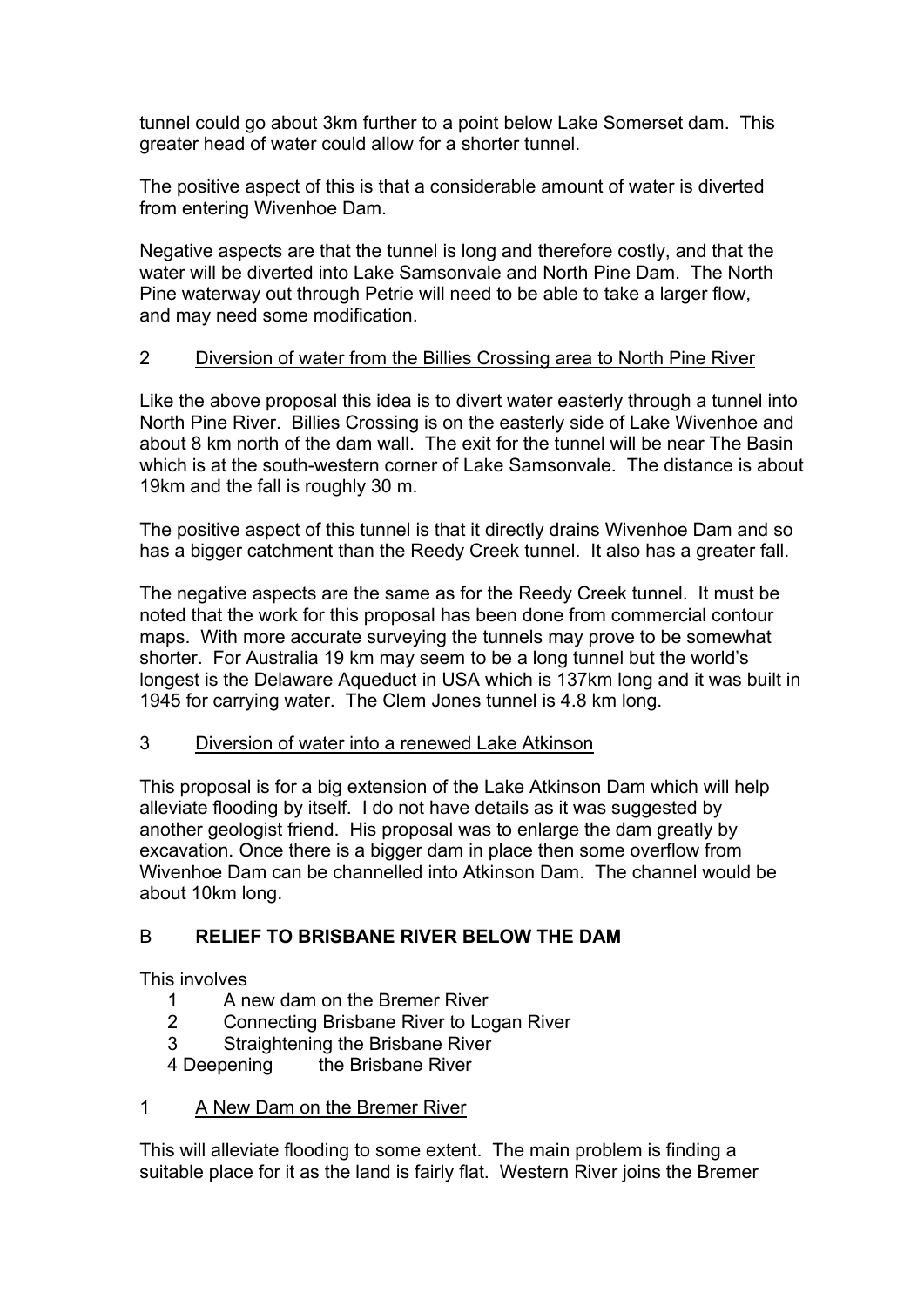River near Lanefield south of Rosewood. This would require a dam about 4 km long and could interfere with the township of Rosewood. Mount Walker Lower is a possibility, and if that is not suitable then the Mount Walker area should be considered.

The advantages of such a dam are obvious. The land is not overpopulated except near Rosewood.

The only serious disadvantage is the flat nature of the country for a large dam.

Between Rosewood and Ipswich and west of Amberley airport is a large swampy area. Jeebropilly and Ebenezer open cut coal mines are in this area. My friend suggested large scale excavation in this area. The coal, which is widespread in the area, in the area may be sub-economic but its excavation would help to pay for the excavation works, especially at the current price of coal. Coal extends out to Rosewood. The only problem with this might be increased bird life which could be a nuisance to the airport assuming that there are no proposals for it to be re-sited elsewhere.

#### 2 Connecting Brisbane River to Logan River

Two possible routes for canals between the Brisbane River and the Logan River are being considered. More work is needed on this with better survey information than I have available at the moment.

The first to consider starts at Goodna on the Brisbane River and essentially goes south following a tributary for about 12 km then cuts across Oxley Creek and joins a tributary of the Logan River. Another possibility is to construct it just west around Round Mountain but it seems that the ground there is too hilly and would make for too much excavation.

The second route is from the bend in the Brisbane River at Fig Tree Pocket. This joins up with Oxley Creek for about 7 km then crosses over bare ground for about 4 km to join a tributary of the Logan River from Algester to Woodridge, then it goes into the Logan River.

The advantage of either of these connections is that it takes a load off the Brisbane River. The biggest disadvantage is that the extra load on the Logan River has to be addressed. Some work may be needed on the water-way between Logan and Beenleigh. Another disadvantage is that in the longest alternative there is about 10 km of new ground to be cut and the river tributaries and creeks will need to be deepened. Furthermore, it is yet to be demonstrated that there is enough slope for the canals to operate efficiently. The Fig Tree Pocket will give only partial relief to localities up stream such as Jindalee.

### 5 Straightening the Brisbane River

This may not be popular with people at certain locations along the river. Straightening the river will allow it to flow faster. When the water gets away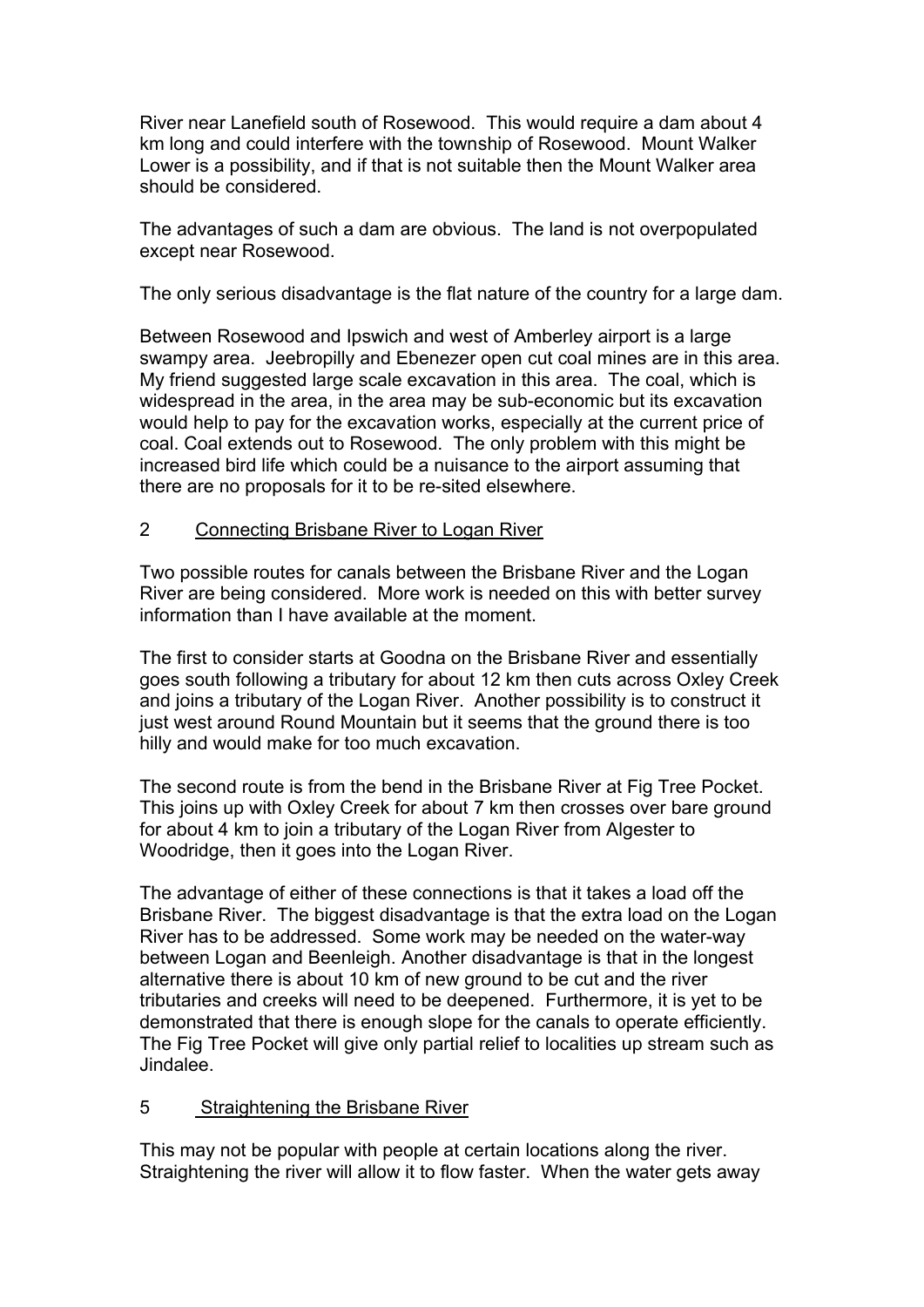more quickly there is less flooding. Of course, much depends on the tides as well. To maintain the beauty of the river the canals for shortening the river could be gated so that the shortening could be controlled time-wise.

Canals for shortening would be at: The Oxley Creek junction with the Brisbane River, near Lake Manchester, to the north-west, Across Kholo Road, Across the end of Somerville Road, Karalee, Across Priors Pocket, Graceville to Fig Tree Pocket, Across Long Pocket, Vulture Street to Dutton Park, Kangaroo Point.

It must be noted that the Brisbane River is an entrenched river and was a canyon before the last Ice Age. Unlike normal meandering rivers it has cut deeply through some tough rock. Putting canals across some parts of the river could be an expensive business from the engineering point of view.

At Kangaroo point, for example, the banks are high so it would probably be better to put a tunnel across it than a canal. This would alleviate the need to put a bridge over the canal.

A full study needs to be made to access the relative value of straightening the river in alleviating floods. The big question is how much relief it will give.

### 3 Deepening the Brisbane River

The river would run faster if it were deeper. This would help reduce flooding to some extent depending on the tides. When the river was a canyon 12,000 years ago it was about 30m deep. It has since been filling up with sand, silt and mud. Until recently the river was dredged for its sand resources. This has been stopped as it was thought it was muddying the river. It used to be a beautiful clear river in Aboriginal times. There is some doubt now that dredging is the main cause of the opacity of the river. It seems that other factors are probably more important.

Dredging will help the flow of the river if the dredging is done in the right places. As with straightening the river we do not know if dredging in the right places will have a major or minor effect. This awaits further study.

The flood potential would also be reduced if the river was widened. This would apply particularly at certain localities where constrictions occur. Any building that constricts the flow should be removed. It exacerbates flooding and is at risk itself.

## C **RELIEF TO RAINFALL**